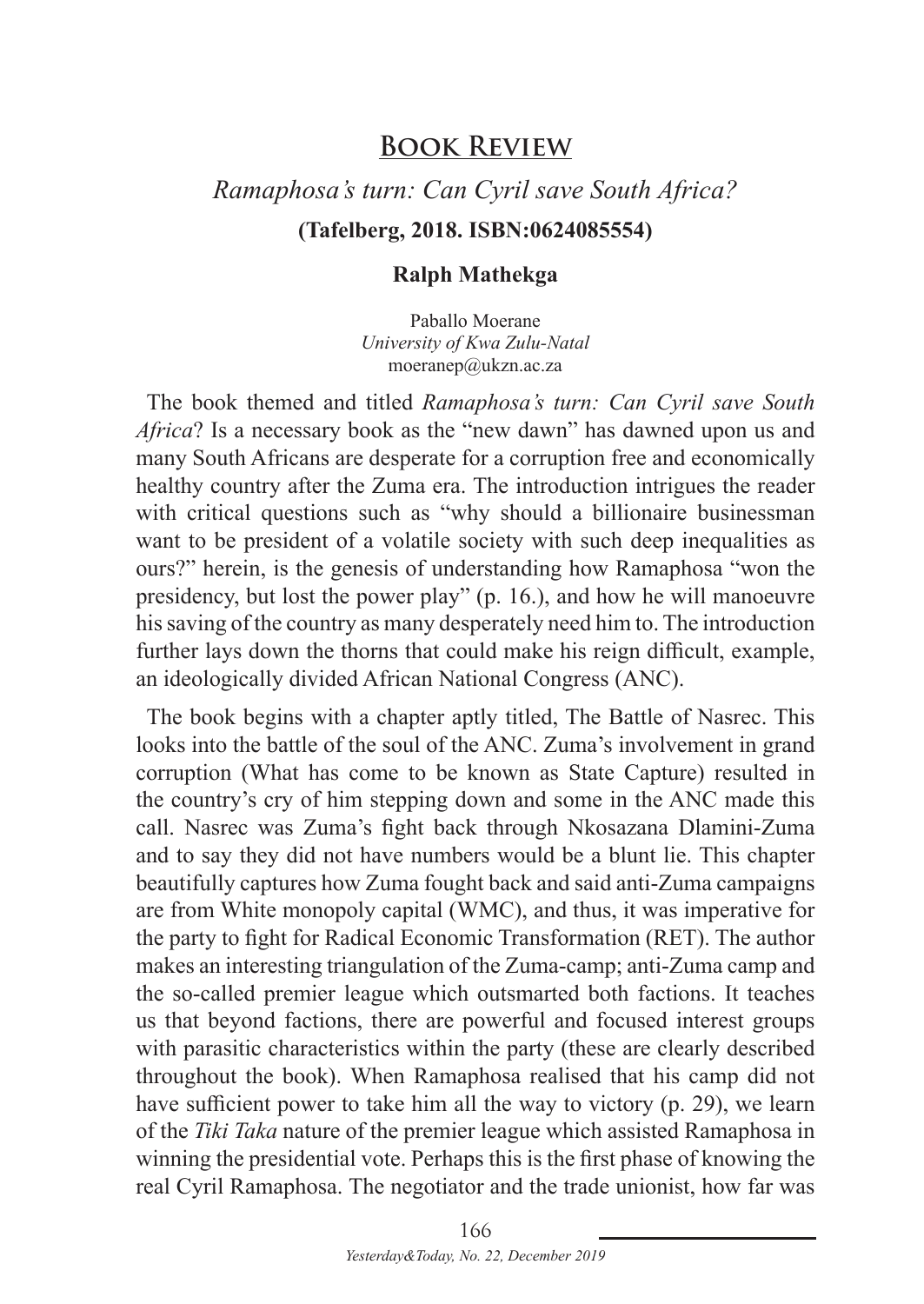Cyril willing to go for his presidency?

The author reminds us that Ramaphosa is a complex leader. In our quest to understand why a billionaire wants to lead a fragmented nation, the United Democratic Front (UDF), Unionism, his work on the National Development Plan (NDP) and his negotiation skills that produced the constitution of 1996 are tools detailed to give a glimpse of the nature of our leader. "He has demonstrated that he could improvise and adapt to different contexts and the demands of different institutions" (p. 45). His improvisation and adaptability are shown when he breaks a 'deal' with the not so credible premier league. How the premier league needs Ramaphosa to cleanse themselves is detailed in chapter 5, however what the book still needs to answer is "What is in it for Ramaphosa"? Chapter 2 answers this question in not so many words "Ramaphosa's key agenda is not clear".

Chapter Three poignantly reminds us that we are a fragmented nation. Yes, the ANC has been battling to position itself as more than a liberation movement (p. 45); it has battled to assert itself as a party capable of managing a complex society (p. 62); there has been shortfalls of the democratic system and Zuma years have left the country and its institutions battered and bruised. Herein, the author reminds us that even with no clear agenda or the quandary of whether to please the ANC or the broader society, South Africa urgently needs remedies in a form of innovative policies for challenges such as inequality, poverty and unemployment. Ramaphosa and the ANC are cautioned of their inward approach and are soundly advised on an outward approach for the benefit of the broader society. Ramaphosa has confidently stated that he aims and hopes to implement the NDP, which could result in a fragmented relationship with the alliance partners due to its Neo-liberal nature. The book outlines the "critical but stable" relationship Ramaphosa has with the South African Communist Party (SACP) and Congress of South African Trade Unions (COSATU). The deep policy differences between Ramaphosa and the alliance partners prove that their relationship was found on getting rid of Zuma. With Zuma gone, they all need to discuss the basic conditions of the "new dawn" (p. 70) otherwise the limping alliance will prove to be a headache for Cyril.

In order to "save" South Africa, the book shows that Ramaphosa needs friends, important questions arise, who are Ramaphosa's friends? Is he indebted to the premier league? Will he forge his own agenda? This chapter lays down Ramaphosa's strange conglomeration with interest groups (p. 77)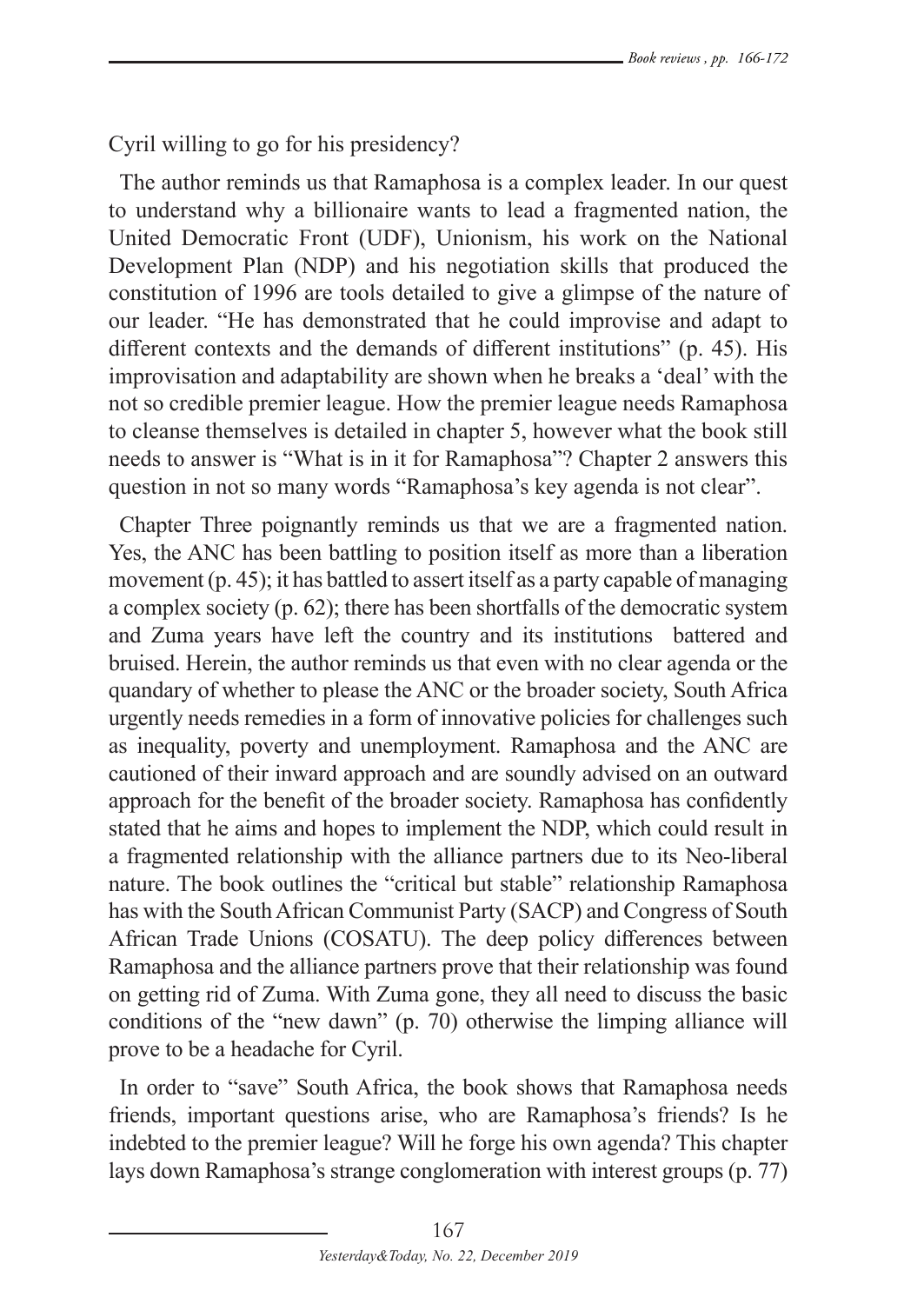which does not give him absolute power. He, to date, as both ANC and president of the country continues to navigate uncertainty between the competing agendas and interests of the people who surround him within the ANC. Can Cyril win 2019 elections? Was a necessary question as his campaign had more traction outside the ANC than inside? South Africa was desperate for recovery as the past decade was infested with corruption and lethargy within government. This chapter reminds us that the level of degeneration needed the ANC to ask for forgiveness from South Africans (p. 114). For the first time since democratic South Africa the ANC was uncertain of a majority win, the 2016 local government elections were humbling for the gigantic movement and thus, realised they needed Ramaphosa's "cleanliness". Even if the ANC won elections, this chapter argues that they do not need a strong majority as this will not give them room to self-correct and for Ramaphosa's agenda to thrive (p. 112). The 57.5% win (the lowest since 1994) is clear that the ANC needs cleansing and repositioning as the book predicted. Indeed, Gauteng was interesting to watch as the book suggests, the party hanged on a thread. Ramaphosa had to rekindle this relationship (the middle class) which saw the party make it with a mere 50.19%.

The book, in the rural voter game chapter prompts the reader to engage in scholarly rural studies. A significant part of the population in South Africa exists as rural and urban communities, therefore, rural voters want the same returns as urban voters. The rural areas have been neglected for too long, and even though ANC may have strong majority in these areas, they risk losing the ground if they do not fix themselves. The notion that "rural communities are isolated, lack meaningful contact with the dynamic economic and social world experienced in urban areas" (p. 122) is diminishing as rural communities have access to mass media and are able to consume near similar-information. Ramaphosa's demeanour appeals to the private sector and the middle class (clever blacks). He needs to also appeal to the needs of rural communities as they are also able to define their own struggles. It is imperative for Ramaphosa to craft policies that speak to the economics of the rural communities (p. 122).

Theorising Kwa Zulu-Natal (KZN) as a "headache" for Ramaphosa, which was proven to be true pre and post elections was intellectually argued. The author outlines the multi-layered complexities of factionalism and ethnicity in the province. The book was published before the 2019 general elections, it is interesting to see the thoughts prior to the elections. For example, the author predicts a decline of KZN voters which came to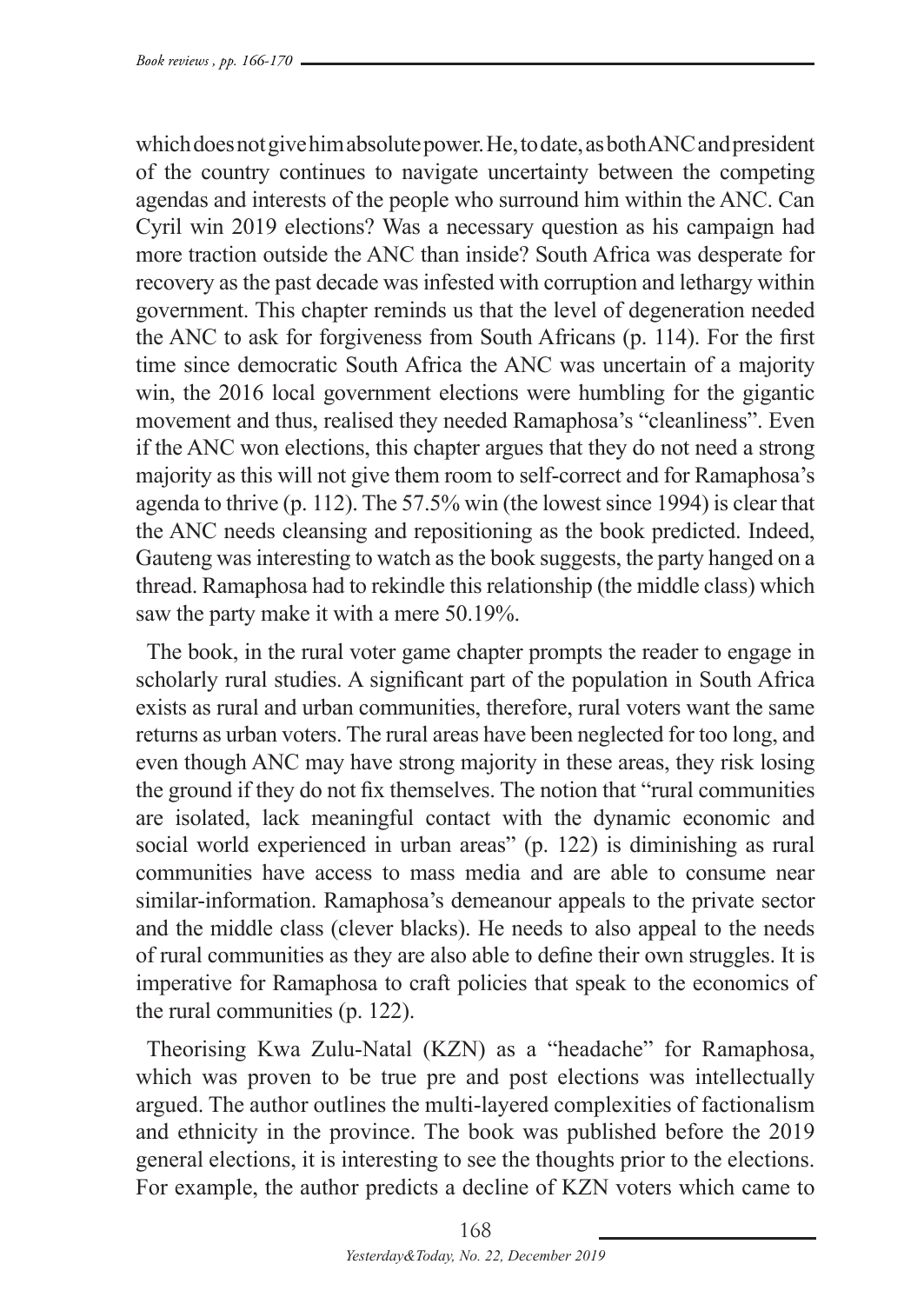live as ANC moved from 65.31% in 2014 to 54.22% in 2019. This chapter posits that Zuma still (to date) enjoys support in the province and it is no secret that ANC KZN was not happy with his axing and Nasrec loss. I am reminded of a factional popular song *Wenzeni uZuma, wena ulawulwa ipropaganda* (what did Zuma do, you are led by propaganda). Interestingly, Zuma left office asking "What did I do?" The lukewarm response by Ramaphosa has not provided a solid stance on Zuma's corruption and therefore state capture. This is clearly outlined in chapter 10, knitting the increasing complexities of state capture which reveals the involvement of both the public and the private sector. While others have called for the enquiry to be widened to colonial and apartheid era, others have called for it to just focus on the Guptas. The chapter concludes, that however way the enquiry deals with the interrogation private sector should not be left out.

The chronology and synchronised nature of the book at this point (Chapters 11 and 12) provides the reader with a platform to interweave Ramaphosa's worldviews and the private sector. Using Ramaphosa's promises to the international community about Zuma's exit, the author hypothesises that Ramaphosa is an internationalist and a private sector darling. He argues that ever since his ANC presidency and that of the country, he has been on a mission to draw South Africa closer to the international community, especially when it comes to the economic policy. Ramaphosa's close associations to multinational companies (McDonald and Lonmin) makes him an ally to the west, posing a threat to the BRICS project and consequently the RET agenda. Ramaphosa needs a clear criteria for advances with other powers (p. 160) and must justify why his worldview is in the interest of South Africa. Chapter 12 reminds us of the elephant in the room being the private sector. The call for this sector to transform dates back to Mandela era and they felt punished by the Zuma's reign.

Leading to Nasrec and general elections, the private sector preferred Ramaphosa and has thus, found difficulty in making both the ANC as per Conference resolutions and the private sector happy. For example, the call for expropriation of land without compensation makes the ANC happy, however a disclaimer of making sure that this does not destabilise food security and the economy gives Ramaphosa and the private sector time to stall the process. To date, the president has not according to this demonstrated that he controls the RET narrative. Drawing developments from the state capture enquiry, the author concludes arguing that the private sector needs to play a better role in democratic South Africa and should